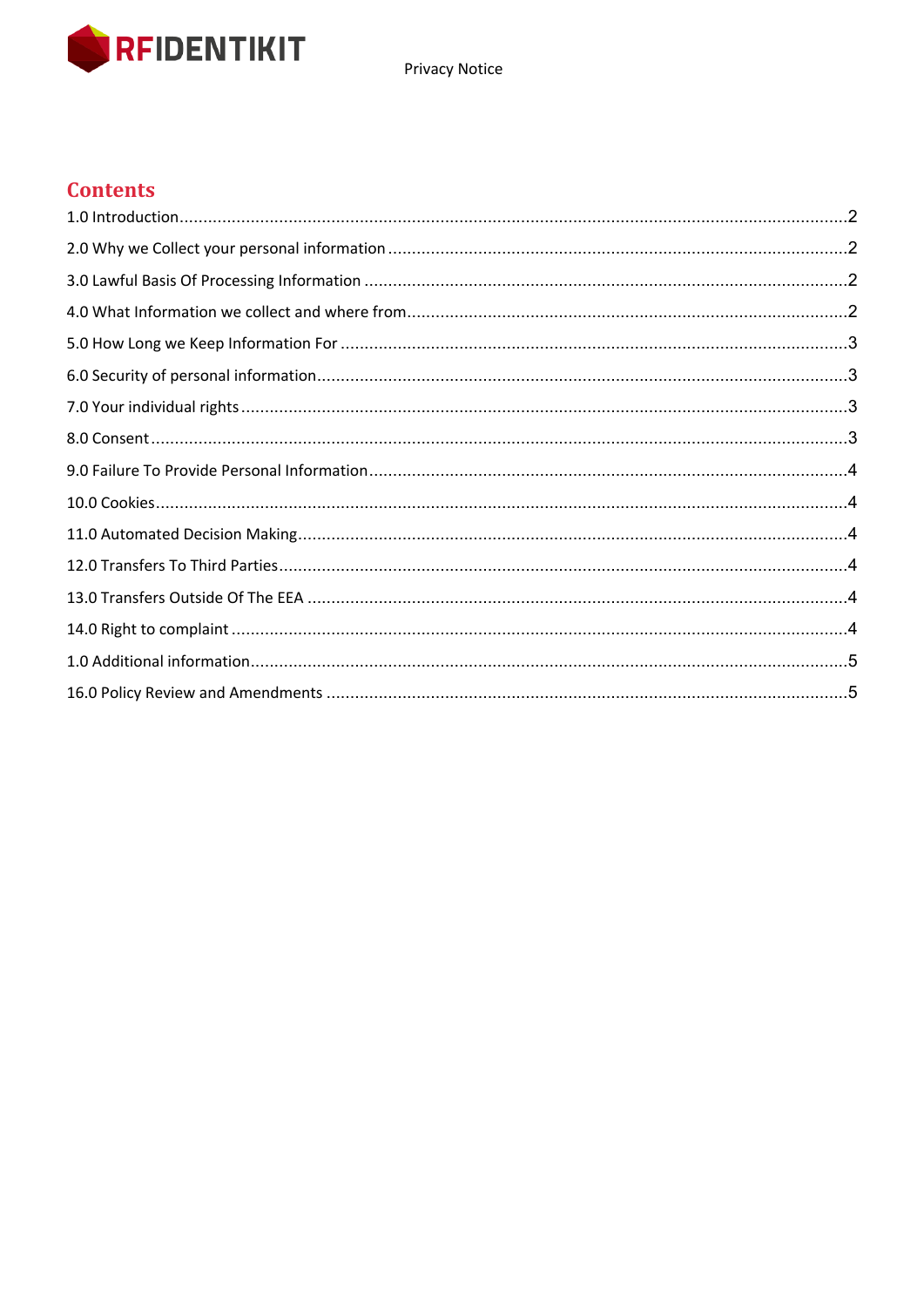

### 1.0 INTRODUCTION

We, RFIDentikit take the protection of your personal data very seriously and strictly adhere to the rules laid out by data protection laws and the General Data Protection Regulation (GDPR-EU and GDPR-UK).

This privacy notice gives you information on how we collect and process your personal data through your use of this site and any data you may provide if you contact us regarding our products and services.

If you have any questions about this privacy notice, including any requests to exercise your legal rights, please contact us using the contact information in section 15 of this privacy notice.

### 2.0 WHY WE COLLECT YOUR PERSONAL INFORMATION

We collect your personal data for one of the following purposes:

- To manage communications between you and us
- Where we need to perform the contract we have entered into with you
- To provide you with information you have requested or which we may feel may be of interest to you
- To ensure the safe operation of our website and to monitor the performance of our website

### 3.0 LAWFUL BASIS OF PROCESSING INFORMATION

We only collect and use personal information about you when the law allows us to. Most commonly, we use it where:

- The data subject (you) has given consent to the processing activity taking place.
- If the processing is necessary for the performance of a contract
- If the processing in necessary for the purpose of the legitimate interest pursed by us or our partners.

Where legitimate interest is identified as a lawful basis, we will undertake a legitimate interest assessment which is a threepart test covering:

**The purpose test** – to identify the legitimate interest

**Necessity test** – to consider if the processing is necessary for the purpose identified

**Balancing test** – considering the individual's interests, rights or freedoms and whether these override the legitimate interests identified.

### 4.0 WHAT INFORMATION WE COLLECT AND WHERE FROM

We collect personal information from you, for example, if you register to our website, request product information, call us or use any of our services. The categories of personal information that we may collect, store and use about you include:

- Contact Name, Invoicing address, telephone number, email.
- IP address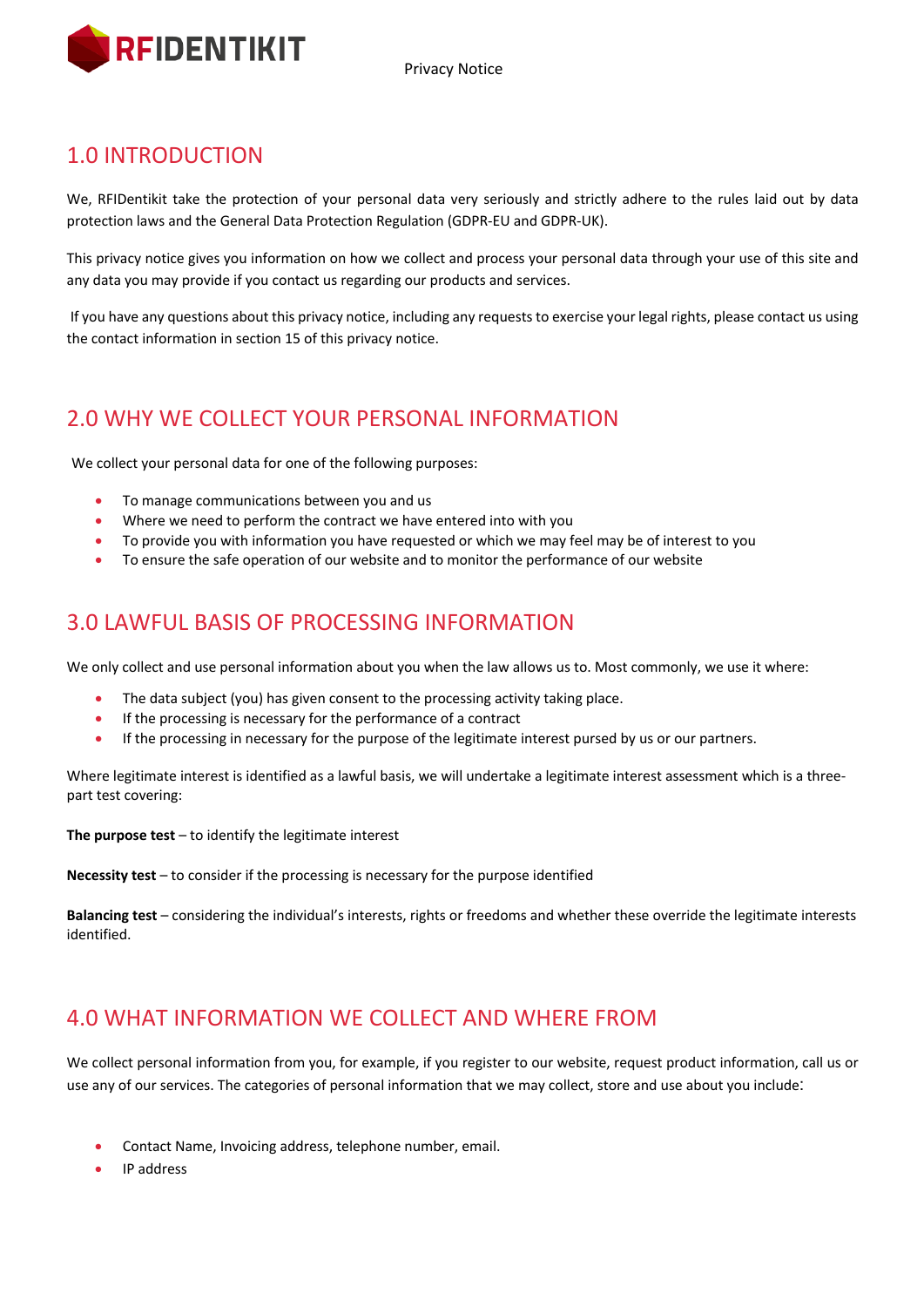

Privacy Notice

# 5.0 HOW LONG WE KEEP INFORMATION FOR

We pride ourselves on ensuring that your personal data is only retained for the period that we need it for, or in accordance with laws, regulations and professional obligations that we are subject to. All personal information collect has a defined retention period, which is in-line with our retention policy. If you would like to find out how long your information is being retained, please see "additional information", section 15 of this policy.

### 6.0 SECURITY OF PERSONAL INFORMATION

We take the responsibility for protecting your privacy very seriously and we will ensure your data is secured in accordance with our obligations under the Data Protection laws. We have in place technical and organisational measures to ensure personal information is secured and to prevent your personal data from being accessed in an unauthorised way, altered or disclosed. We have in place a robust access control policy which limits access to your personal data to those employees, contractors and other third parties who only have a business need to know. The processing of your personal data will only take place subject to our instruction.

We have policies and procedures to handle any potential data security breaches and data subjects, third parties and any applicable regulators will be notified where we are legally required to do so.

We have ensured that all employees have had information security and data protection training. If you would like more details of the security we have in place, please see "additional information", section 15 of this policy.

# 7.0 YOUR INDIVIDUAL RIGHTS

In this Section, we have summarised the rights that you have under General Data Protection Regulation. Some of the rights are complex, and not all the details have been included in our summaries. Accordingly, you should read the relevant laws and guidance from the regulatory authorities for a full explanation of these rights.

Your principal rights under General Data Protection Regulation are:

- Right to Object
- Right of Access
- Right to be informed
- Right to Rectification
- Right to Erasure
- Right to Restrict Processing
- Right to Data Portability

If you have any question about these rights, please see "additional information", section 15 of this policy.

#### 8.0 CONSENT

Where you have given consent for processing, or explicit consent in relation to the processing of special category data, you have the right to withdraw this consent at any time, but this will not affect the lawfulness of processing based on consent before its withdrawal.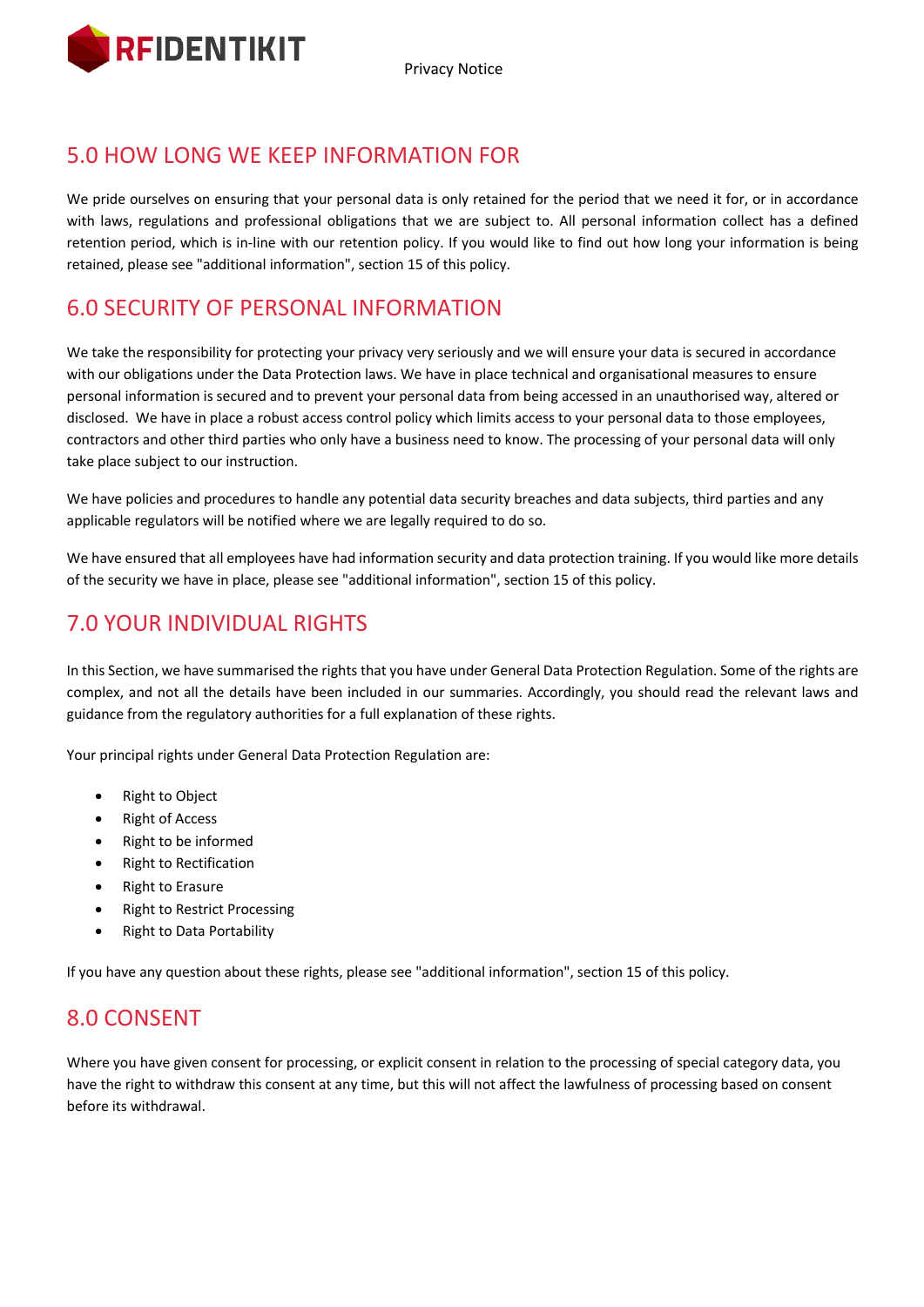

Privacy Notice

# 9.0 FAILURE TO PROVIDE PERSONAL INFORMATION

Where we need to collect personal data by law or in order to process your instructions or perform a contract we have with you and you fail to provide that data when requested, we may not be able to carry out your instructions or perform the contract we have or are trying to enter into with you. In this case, we may have to cancel our engagement or contract you have with us, but we will notify you if this is the case at the time.

# 10.0 COOKIES

Our website uses cookies. Please see our cookies policy for full details of the cookies used.

## 11.0 AUTOMATED DECISION MAKING

Your personal data is not used in any automated decision making (a decision made solely by automated means without any human involvement) or profiling (automated processing of personal data to evaluate certain conditions about an individual).

# 12.0 TRANSFERS TO THIRD PARTIES

RFIDentikit may disclose your personal data, listed in section 4 to some third parties to help us deliver our services/products. All third parties are contractually bound to protect the personal data we provide to them. We may use several or all of the following categories of recipients:

- Business partners, suppliers, contractors for the performance of any contract we enter into with them or you
- Companies within our group where necessary for administrative purposes and to provide services to you
- Third parties that support us to provide products and services e.g. IT support, cloud-based software services, providers of telecommunications equipment)
- Professional advisors e.g. lawyers, auditors
- Web analytics and search engine provider to ensure the continued improvement and optimisation of our website.

## 13.0 TRANSFERS OUTSIDE OF THE EEA

We do not share personal information to third parties outside of the European Economic Area (EEA). Any personal information transferred will only be processed on our instruction and we ensure that information security at the highest standard would be used to protect any personal information as required by the Data Protection laws.

## 14.0 RIGHT TO COMPLAINT

We take any complaints about our collection and use of personal information very seriously.

If you think that our collection or use of personal information is unfair, misleading, or inappropriate, or have any other concern about our data processing, please raise this with us in the first instance.

To make a complaint, please contact us via email on uk@rfidentikit.com

Alternatively, you can contact us:

By Post: RFIDentikit Ltd

3 Albert House

Knap Close